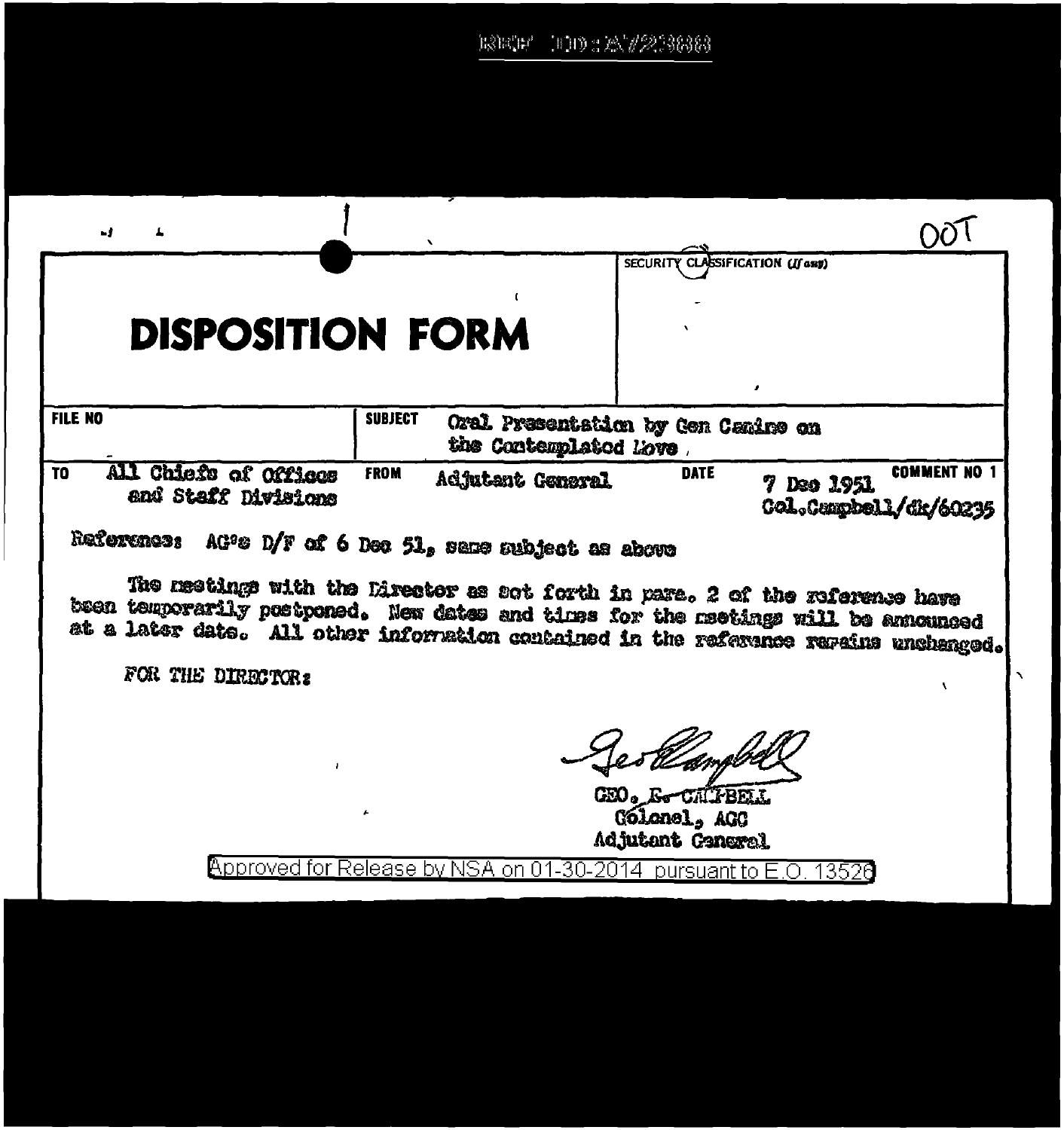|                                                                                                                                                                                                                                                                                  | <b>REF ID: A72388</b>                                |                                                            |                                               |
|----------------------------------------------------------------------------------------------------------------------------------------------------------------------------------------------------------------------------------------------------------------------------------|------------------------------------------------------|------------------------------------------------------------|-----------------------------------------------|
|                                                                                                                                                                                                                                                                                  |                                                      | SECURITY CONSSIFICATION (If any)                           |                                               |
| <b>DISPOSITION FORM</b>                                                                                                                                                                                                                                                          |                                                      |                                                            |                                               |
| FILE NO                                                                                                                                                                                                                                                                          | <b>SUBJECT</b>                                       |                                                            |                                               |
|                                                                                                                                                                                                                                                                                  |                                                      | Oral Presentation by Gen. Canine on the Contemplated .iove |                                               |
| <b>TO All Chiefs of Offices</b><br>and Staff Divisions                                                                                                                                                                                                                           | FROM Adjutant General                                | 6 Dec 1951<br><b>DATE</b>                                  | <b>COMMENT NO 1</b><br>Col. Campbell/dk/60235 |
| 1. The Director decires to make an oral presentation to AFSA personnel who<br>are more or less on a supervisory level. This presentation will be primarily for the<br>benefit of civilian personnel and to those military personnel who are in a direct<br>supervisory capacity. |                                                      |                                                            |                                               |
| 2. Arrangements have boen made for one talk at AIS and for one talk at NAVSECSTA<br>as follows:                                                                                                                                                                                  |                                                      |                                                            |                                               |
| <b>AHS</b>                                                                                                                                                                                                                                                                       |                                                      |                                                            |                                               |
| Date and Time - .onday 10 December '52 at 1330<br>Place - Station meatre<br>Theatre Capacity - 508 people<br>Juotas for AFSA activities located at AHS:                                                                                                                          |                                                      |                                                            |                                               |
| AFSA-02 - 430<br>$AFSA-03 - 35$<br>$AFSA-O4 -$<br>- 5<br>APSA-13 - 15<br>APSA-15 - 19<br>$AE: \Lambda = 16$ $-$<br>$\mathbf{L}$<br>AFSA-17.<br>508<br><b>Total</b>                                                                                                               |                                                      |                                                            |                                               |
| iiavsecsta                                                                                                                                                                                                                                                                       |                                                      |                                                            |                                               |
| Date and Time - Londay 10 December '51 at 1530<br>Place - Station Cafeteria                                                                                                                                                                                                      |                                                      |                                                            |                                               |
| Cafeteria Capacity - Approximately 450 people<br>Quotes for AFSA activities located at NAVSECSTA:                                                                                                                                                                                |                                                      |                                                            |                                               |
| AFSA Directorate - 2<br>AFSA-OOT-OOX<br>afsa-oof                                                                                                                                                                                                                                 | 2<br>10                                              |                                                            |                                               |
| AFSA-11<br><b>AFSA-12</b><br>AFSA-LL                                                                                                                                                                                                                                             | $\boldsymbol{2}$<br>4<br>6<br>$\mathbf{2}$           |                                                            |                                               |
| AF <sub>15</sub><br>AFSA-16<br><b>APSA-02</b>                                                                                                                                                                                                                                    | - 12<br>AF5A-17 Inc. G. $\&$ SIGFB-3 - $100$<br>- 20 |                                                            |                                               |
| $W: A = 03$<br>AFS <sub>1</sub> -04<br>AFSA-05                                                                                                                                                                                                                                   | - 90<br>- 250<br>10                                  |                                                            |                                               |
| <b>Total</b>                                                                                                                                                                                                                                                                     | I50                                                  |                                                            |                                               |

 $-$